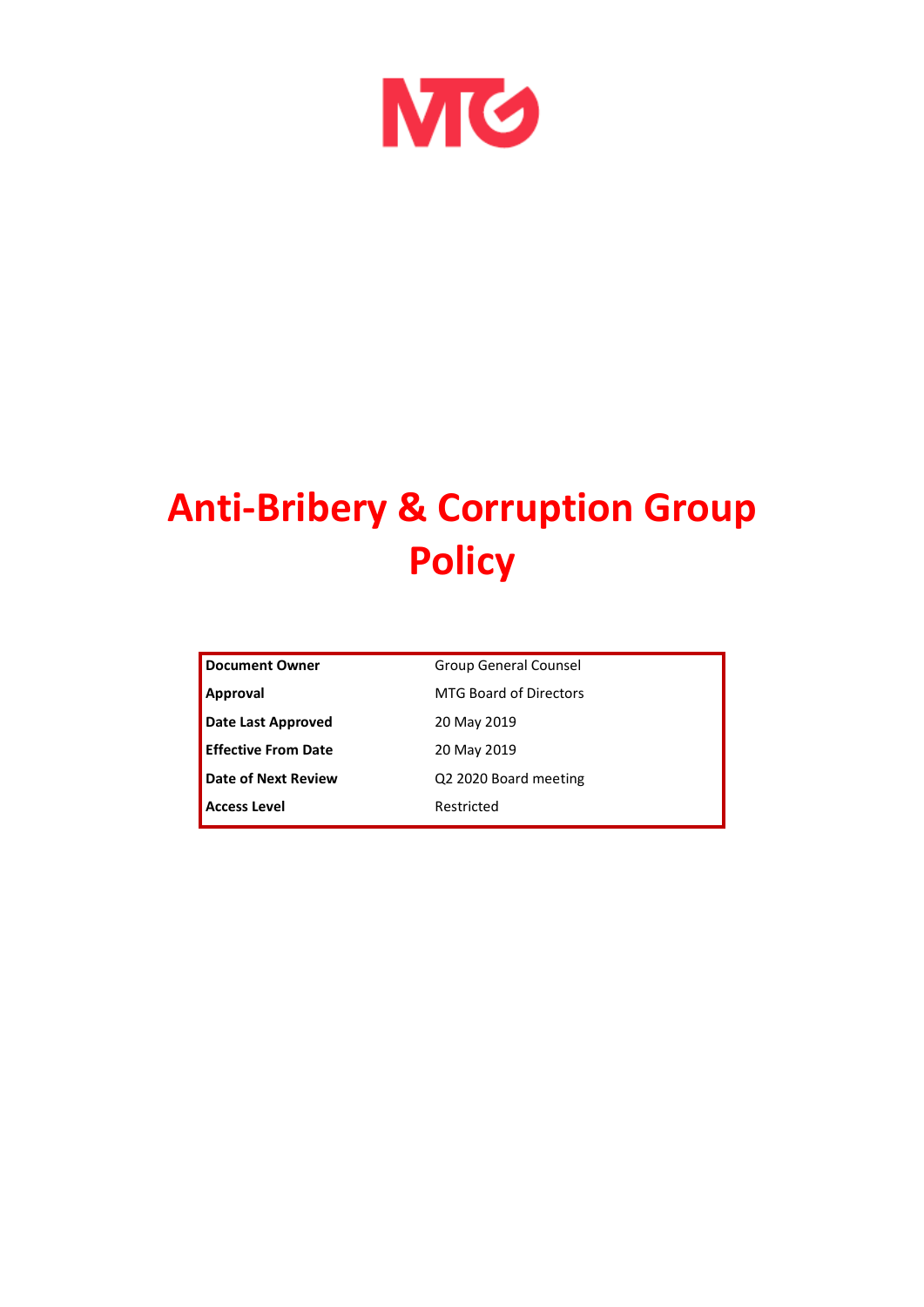## Anti-Bribery & Corruption Group Policy

#### **1. Purpose**

The main purpose of this Group Policy is to ensure that a zero-tolerance approach to bribery and corruption presented in the Code of Conduct is applied throughout the MTG Group (the "**Group**"). This Group Policy also aims to provide employees with guidance on how to handle various situations relating to bribery and corruption issues.

#### **2. Target Group**

This Group Policy applies to all employees of subsidiaries and entities in which MTG exercises decisive control.

#### **3. Principles**

#### **3.1. Introduction**

MTG does not tolerate any form of bribery and corruption, and we work diligently to prevent any kind of corruption, bribery and unlawful misbehaviour in our company. Failure to comply with anti-corruption laws and regulations can have very serious consequences both for MTG and for the individuals concerned. MTG's employees must therefore take great care to exercise good judgement at all times, and should never put themselves or others into a position that may violate this Policy or applicable anti-corruption rules. Never compromise on ethics when doing business.

This Group Policy do not address every situation you may encounter in your daily work. If in doubt, you are strongly encouraged to seek advice from your local legal counsel or MTG Legal (legal@mtg.com) or MTG Compliance (compliance@mtg.com).

#### **3.2. Bribery**

Bribery occurs when a person offers or gives (or asks for, accepts or receives) something of value in order to influence a transaction or a decision improperly. All actions of this type are illegal.

A typical example of a bribe is when a supplier offers money or other forms of payment to a company employee in order to gain business from that company. Another typical example is offering gifts or entertainment to an employee with the intention of unduly influencing him/her to take a particular action. However, a bribe or improper advantage can take many forms, including paid expenses, loans, discounts, personal benefits, accommodation, support for a campaign or potentially anything that can be deemed of value to a person or organisation.

What is "improper" will vary between circumstances. If you intend to influence a person, even a small gift could be regarded as improper. However, intention to influence is not the only thing to bear in mind. You must look at the situation as a whole and consider factors such as the size of the advantage, the relationship between the parties involved, the frequency of the gift or benefit, and whether it is given in a transparent manner.

If you are still unsure whether it may be a bribe, ask yourself:

- Is the gift or benefit I am giving or receiving reasonable and justified in the circumstances?
- If I had to disclose these activities to my line manager, or if they were leaked to the media, would they embarrass either MTG or me?

If you are still unsure, discuss with your line manager or local legal department, or contact MTG Legal (legal@mtg.com) or MTG Compliance (compliance@mtg.com).

> Modern Times Group MTG AB Skeppsbron 18 P.O.Box 2094 SE-10313 Stockholm Sweden Tel +46 8 562 000 50 Fax +46 8 20 5074 (Publ) Registration no. 556309-9158 www.mtg.com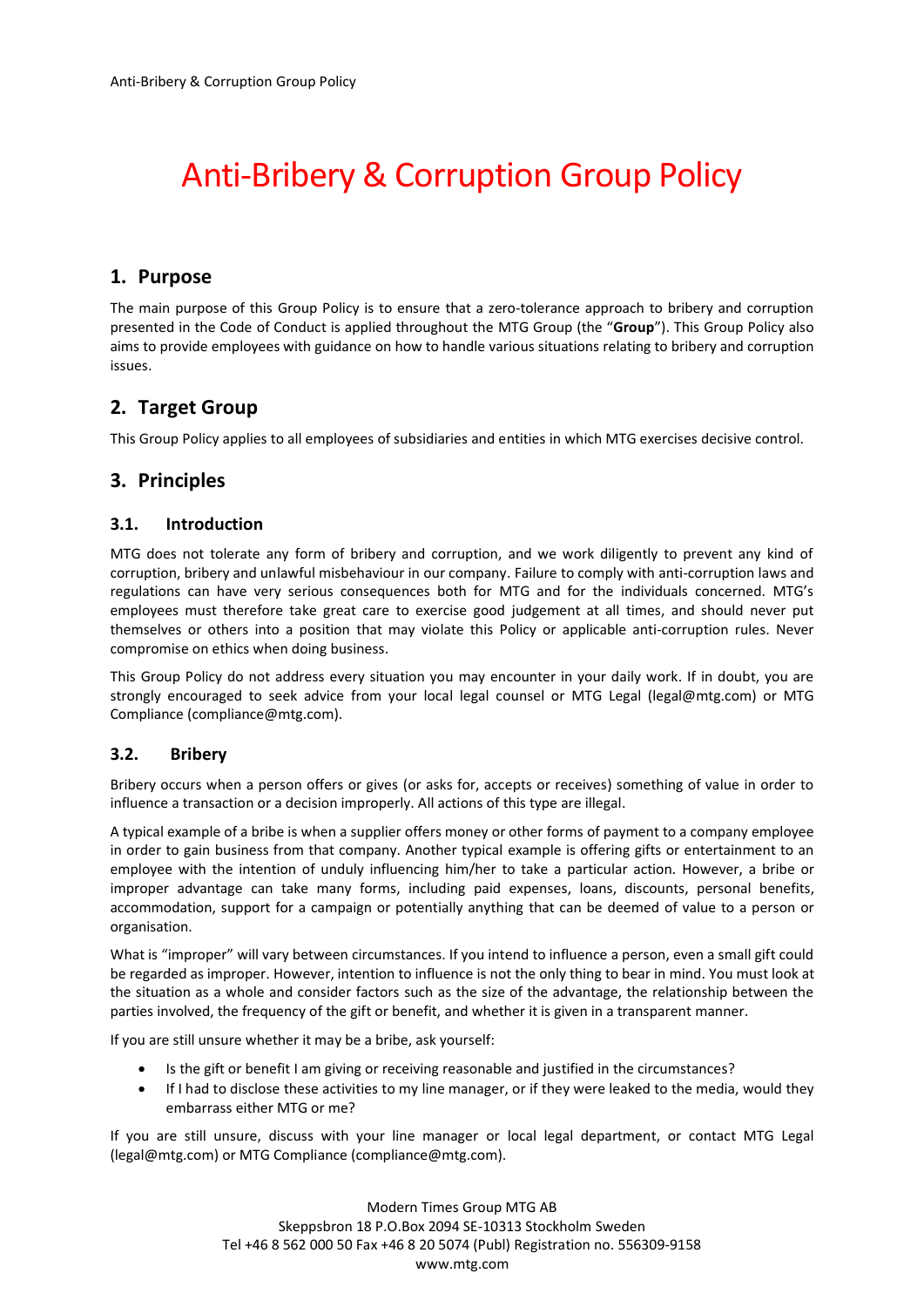#### **3.3. Gifts**

The Group does not prohibit business gifts in general. Our position is that business gifts should be gestures of goodwill, never rewards for doing business with us. Gifts of limited nominal value or company branded products are allowed as long as they are reasonable and justifiable. It should be obvious that the gift will not influence the receiver in his/her decision-making. Furthermore, all employees giving or receiving a gift should ensure that they have their line manager's written permission, or (if relevant) other approvals in accordance with the thresholds and limits prescribed in the local gift and hospitality register.

**Unacceptable gifts.** It should be emphasized that some gifts are excluded simply by their nature:

- Gifts in the form of cash/cash equivalent vouchers or gift certificates
- Expensive items such as iPads, iPhones, jewellery and other luxury items
- Gifts that create dependence between those involved, such as loans or personal services
- Entertainment of a sexual or similarly inappropriate nature.

#### **3.4. Hospitality**

The Group does not prohibit normal and appropriate hospitality (whether given or received), as long as it is reasonable and justified in the circumstances. Social gatherings with business partners, such as meals, sporting or cultural events, can be a legitimate part of our business and of building business relations between companies. But using entertainment or an event to influence a decision or to gain an unfair advantage, or using inappropriate entertainment or events in general, is not allowed.

As a general rule, you are allowed to arrange or attend events or business trips provided that there is a legitimate business reason, that the business partner is present, and that the costs and duration are kept within reasonable limits and in line with normal standards. The hospitality should be given/accepted openly and be an act of hospitality between companies (not between persons).

**Be cautious** with the following types of arrangements:

- Hospitality that includes partners/spouses and other family members
- Invitations that do not have a real business agenda
- Hospitality that is not transparent and could be perceived by others as intended to influence business decisions
- Hospitality during ongoing contractual negotiations
- Hospitality offered for something in return
- Hospitality offered to public officials.

To ensure that our employees are protected from allegations of improper conduct or of attempts to bribe a third party, all employees giving or receiving hospitality are required to obtain necessary internal approvals in writing in accordance with the boundaries prescribed, as relevant, in the local gift and hospitality register or as otherwise outlined by the relevant Group company.

#### **3.5. Facilitation payments**

Facilitation payments are typically small amounts paid unofficially to public officials to secure or expedite a routine action or process such as the issuing of a visa, permit or license. Lawful payments to a government agency are not facilitation payments. The Group does not make facilitation payments. In addition, it is illegal in most countries to make such payments, which means that the individual involved risks prosecution and punishment.

#### **3.6. Public sector**

It is particularly important to be aware of bribery issues when dealing with public officials (including employees of government-owned or -controlled commercial enterprises and international organisations), since many countries have rules and regulations strictly prohibiting bribery in this context. Our requirements to record hospitality and gifts offered and received are therefore even stricter for the public sector than for the private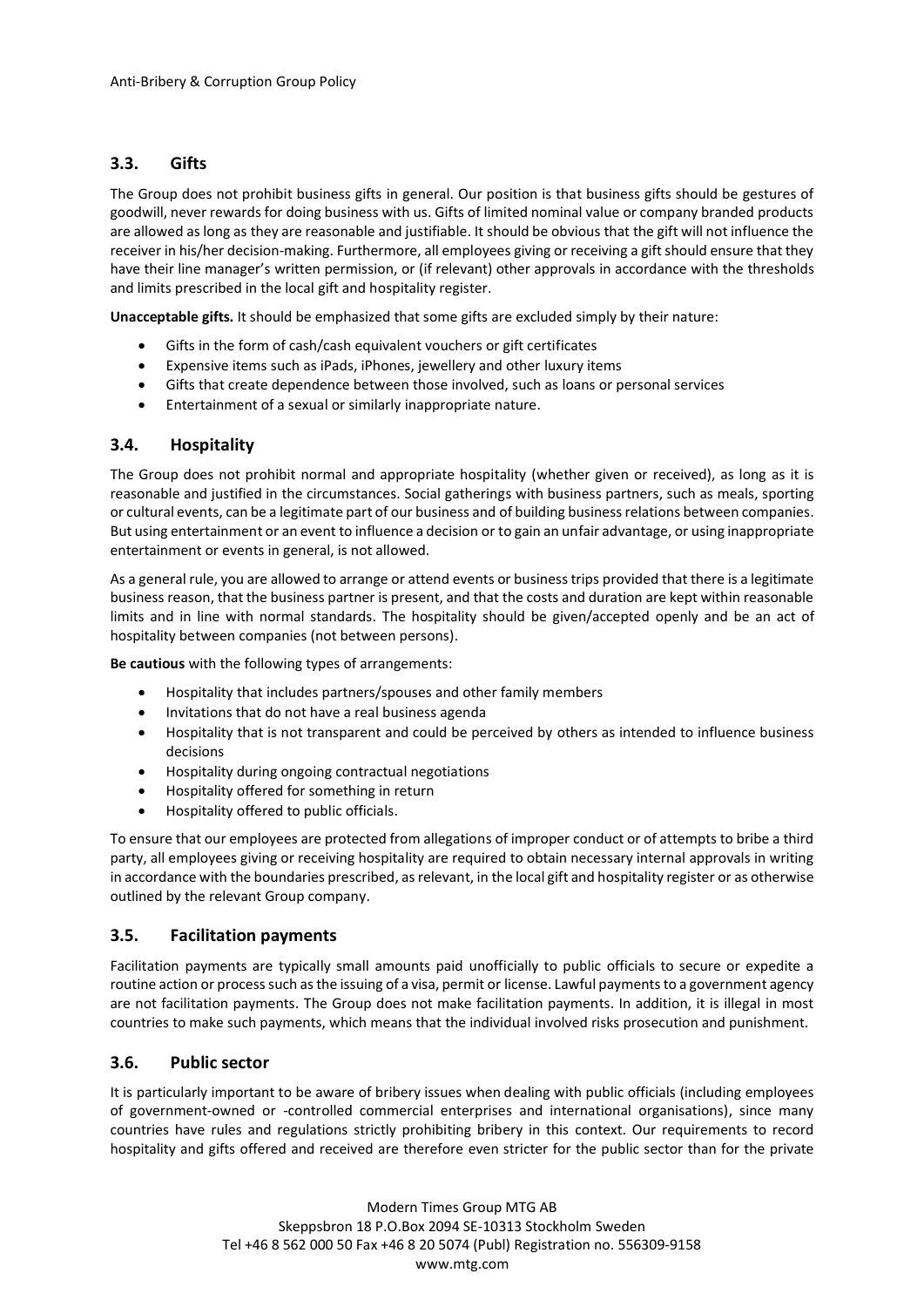sector. Many public officials are also subject to their own strict rules about what they may receive, and we must be careful to respect these rules where applicable.

#### **3.7. Political donations and charitable contributions**

The Group does not participate in party politics and does not make political donations or charitable contributions that could be interpreted as a substitute for political payments.

#### **3.8. Business partners**

The Group does business with consultants and other business representatives, and we can be held liable for bribery or any other corrupt activities by these partners. It is therefore important that our partners are carefully selected and the integrity of the partner is verified in order to mitigate corruption risks. Our business partners shall conduct their businesses according to the principles outlined in this Group Policy.

All business partners must be appointed and compensated pursuant to a written contract. The compensation must be reasonable and any unusual payment shall be avoided. This also means that all payments must be properly documented and accounted for, so that such payments are clearly linked to services or goods lawfully provided by the partner.

#### **3.9. Conflicts of interest**

All business decisions should be taken independently of private interests or loyalties.

A conflict of interest arises when an employee attempts to influence the outcome of a decision for personal gain. An external engagement can also negatively influence an employee's ability to fulfil his/her duties in relation to the Group. There are many possible scenarios that can create a conflict of interest, such as maintaining external directorships or significant shareholdings in suppliers, customers or competitors; employing family members or friends; or using a supplier in which a relative or close friend has a significant role or financial interest.

Employees must avoid any relationship, activity, ownership interest or similar arrangement (including acceptance of gifts or hospitality) that could reasonably create i.) a conflict with the interests of the Group; or ii.) influence their professional judgment in the performance of their duties at the Group.

Employees should inform their manager of any potential conflicts involving themselves or others, and when in doubt should seek advice from their line manager, local legal department or MTG Legal (legal@mtg.com) or MTG Compliance (compliance@mtg.com).

#### **4. Roles and Responsibilities**

- The MTG Group General Counsel is the document owner of this Group Policy and is responsible for its content. He/she is also responsible for maintaining and updating this Group Policy, and for ensuring that it is properly published and enforced.
- Local CEOs are responsible for communicating and implementing this Group Policy, and for ensuring that all employees within his/her area of responsibility are familiar with and follow this Group Policy.
- All employees are individually responsible for reading, understanding and following this Group Policy when it applies to their area of work responsibility. Each employee is encouraged to raise concerns about actual or possible violations of this Group Policy to his/her line manager, local legal department or MTG Legal (legal@mtg.com) or MTG Compliance (compliance@mtg.com) or through the whistleblower procedure available on https://www.mtg.com/policies-guidelines/